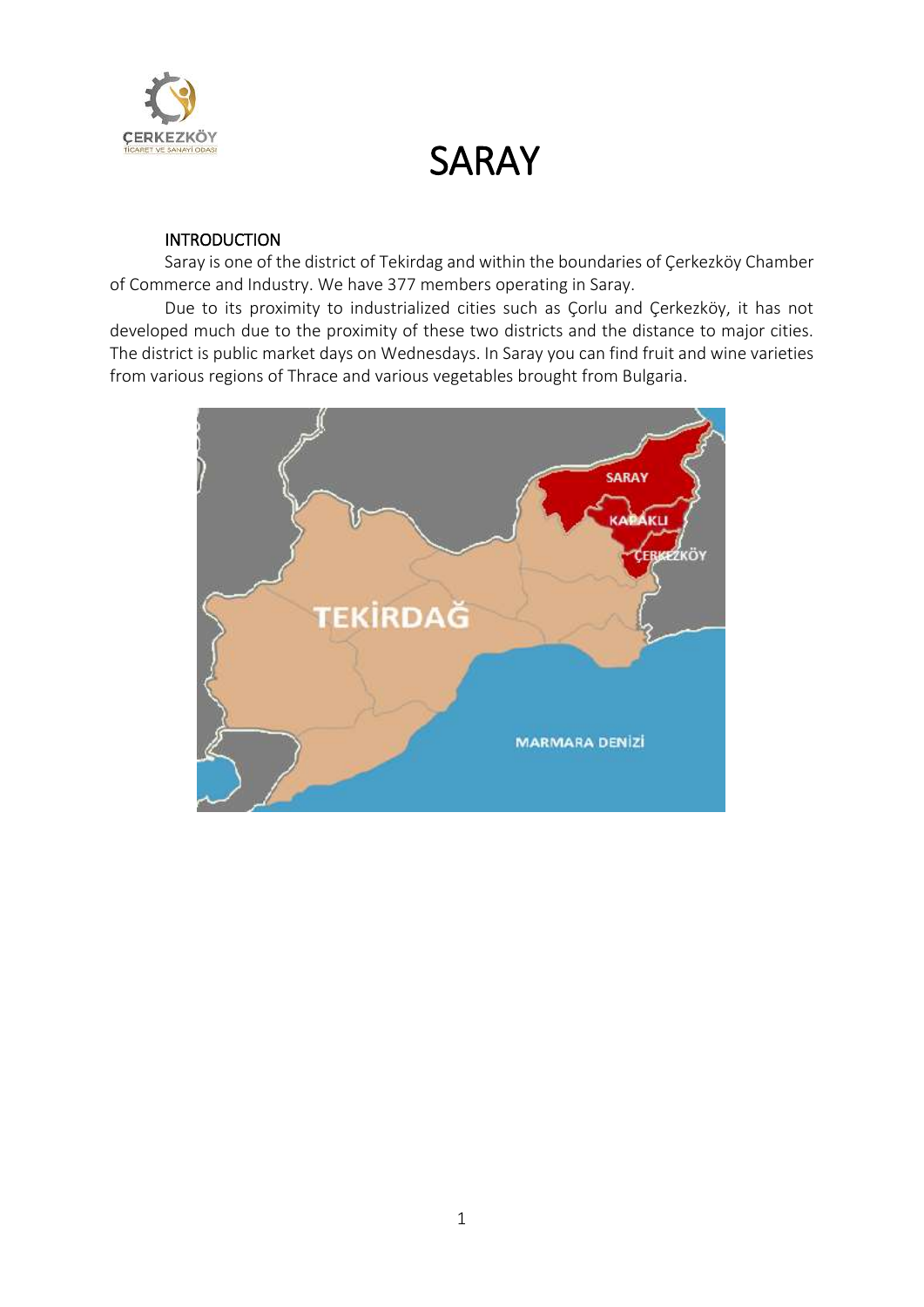

#### **HISTORY**

Before the Ottoman Empire; It is understood from the historical remains of Güneşkaya (Güneşli) that the Saray is an old settlement center. The Chalcolithic Age (5000-3000 BC) was found in Güneşkaya and Güngörmez caves. If excavations are carried out in these caverns, it is possible that the finds belonging to the Paleolithic (Old Stone Age) era are found. It can be said that Saray is one of the oldest settlements in the province of Tekirdag.

The history of the Saray is an integral part of Thracian history. When we look at the history of Thrace, it is known that the Thracian people lived as the first people settled in the region. Thracians, Indian - are a people of European descent. B.C. Between 4000 and 2000, the Thracians from Anatolia brought stone and metal cultures to Thrace. Tracks are seen as a collection of primitive tribes in the first period, once fused together to create stronger communities they bring about their own culture. Greeks wanted to establish sovereignty in the Aegean, Marmara and Black Sea, as well as to the shores, and the "Dormitory" concept was formed in Traklia, which resulted in violent clashes with the Greek colonies.

B.C. In 525, Keykusus (Kambiz), son of Keyhusrev from the Persian rulers, sent his army to Trakya under the command of Bakak Soyhan. Bakak Soyhan settled in Bahcekoy near the Saray with his army. Sunolar near the village has built a town named. According to legend, he built a palace on the outskirts of Strandzha for his son Mirza DEMIRHAN. It is believed that the name of the prosecutor also comes from this palace.

B.C. In 514-513, following the Scythian expedition of Persian King Darius, Thracia entered Persian rule. This domination is in BC. In 478-477, Attica-Delos, which Athens set up against Persian danger, continued until the Persians of the sea union were cleared from Thrace. B.C. In 342, King of Macedonia II. Philip linked Trakya to his land and bounded the kingdom of Odryus to himself, and after the death of Alexander Thracia entered the dominion of Lysimakhos. A.D. The developments that started with the sending of a governor to the Thracian emperor Tiberius in 19th century, A.D. In 46 BC Emperor Claudius founded the Roman province of Trakia, and Trakia remained Roman dominant for many years.

It is thought that the present settlement unit of the Saray District was founded during the Byzantine period. The district was a small settlement unit during the Byzantine period.

During The Ottomon Empire Period: Saray, after a long period of Byzantine rule, joined the Ottoman lands in 1362. During the Ottoman period, it became important because of its location on the road connecting the two capitals, Edirne, to the Istanbul, following the southern skirts of the Istrunas.

The Crimean Khans from the line of Genghis Khan lived exile in this region, particularly around the Saray, in the 18th century. The Crimean Khans who passed away in the province while they were in the limelight and who were moored in the court of Saray Ayazpaşa Mosque are:

II. Devlet Giray Han (D. 1725), II. Fetih Giray Han (D. 1746), İslam Giray Sultan (D. 1742), Arslan Giray Han (D. 1767), III. Selim Giray Han (D. 1785), IV. Devlet Giray Han (D. 1780) ve Şahbaz Giray Han (D. 1792)

Saray,from the Fatih period until the end of the 19th Century Edirne region of Sanjak Kırkkilis (Kırklareli) has been managed as a township depending on the Vize district, has been the center of an district depends on the starboard Kırkkilis in 1916.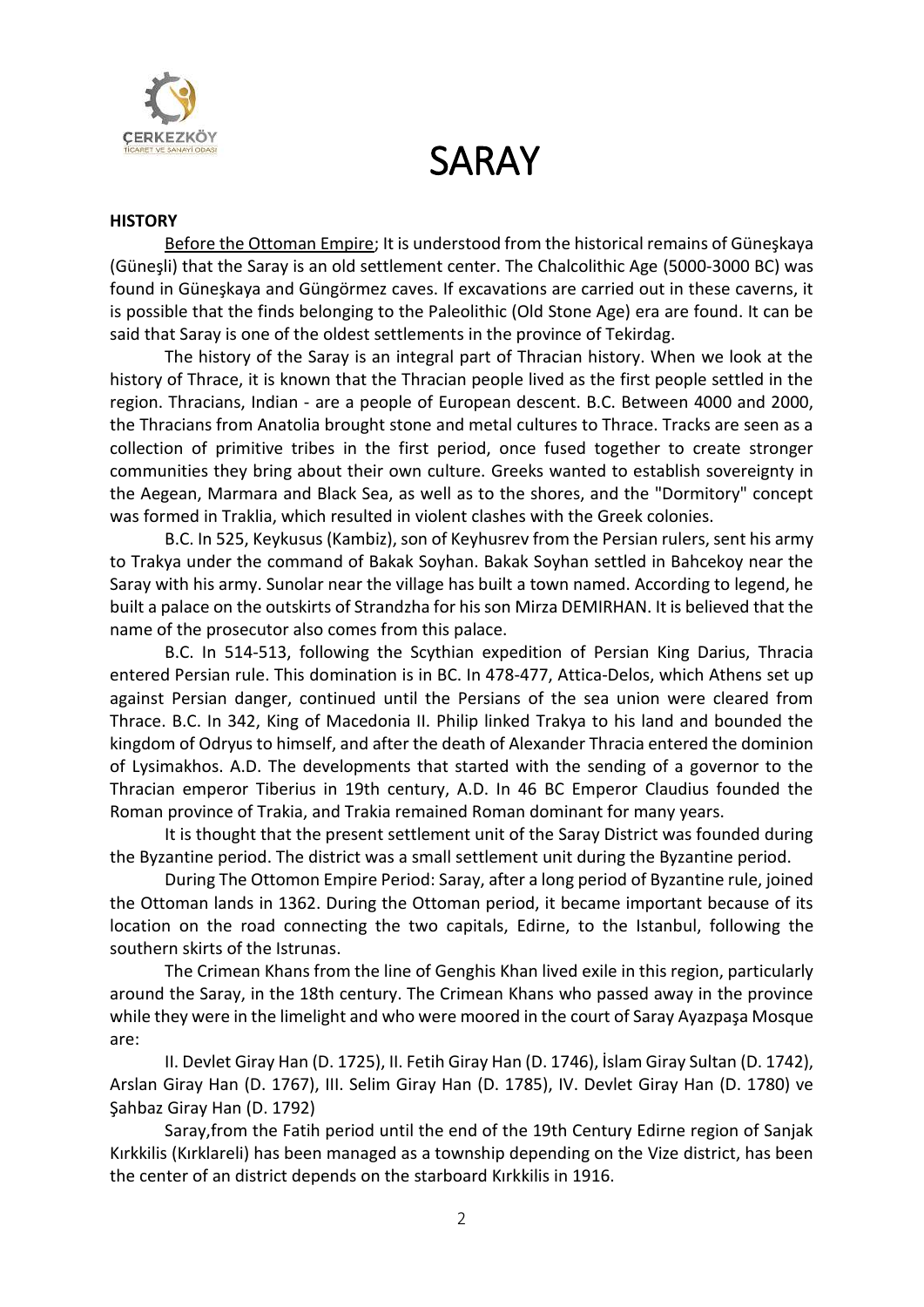

During the national struggle, the Greek invaded with the whole region. This occupation, which started in 1920, ended in the ending October 30, 1922, when the Mudanya Armistice and the Palace were delivered to the Italians on 15 October 1922.

**Republican Period:** Great Leader Mustafa Kemal Atatürk honored our district during the Thrace Maneuvers on 18 August 1937. In memory of the visit, a monument was built in 1981. Saray, which was connected to Tekirdağ in the Republican period, has become an exceptional region of our beautiful place, which has both found peace and tranquility in this period as well as receiving internal migration through developmental movements.

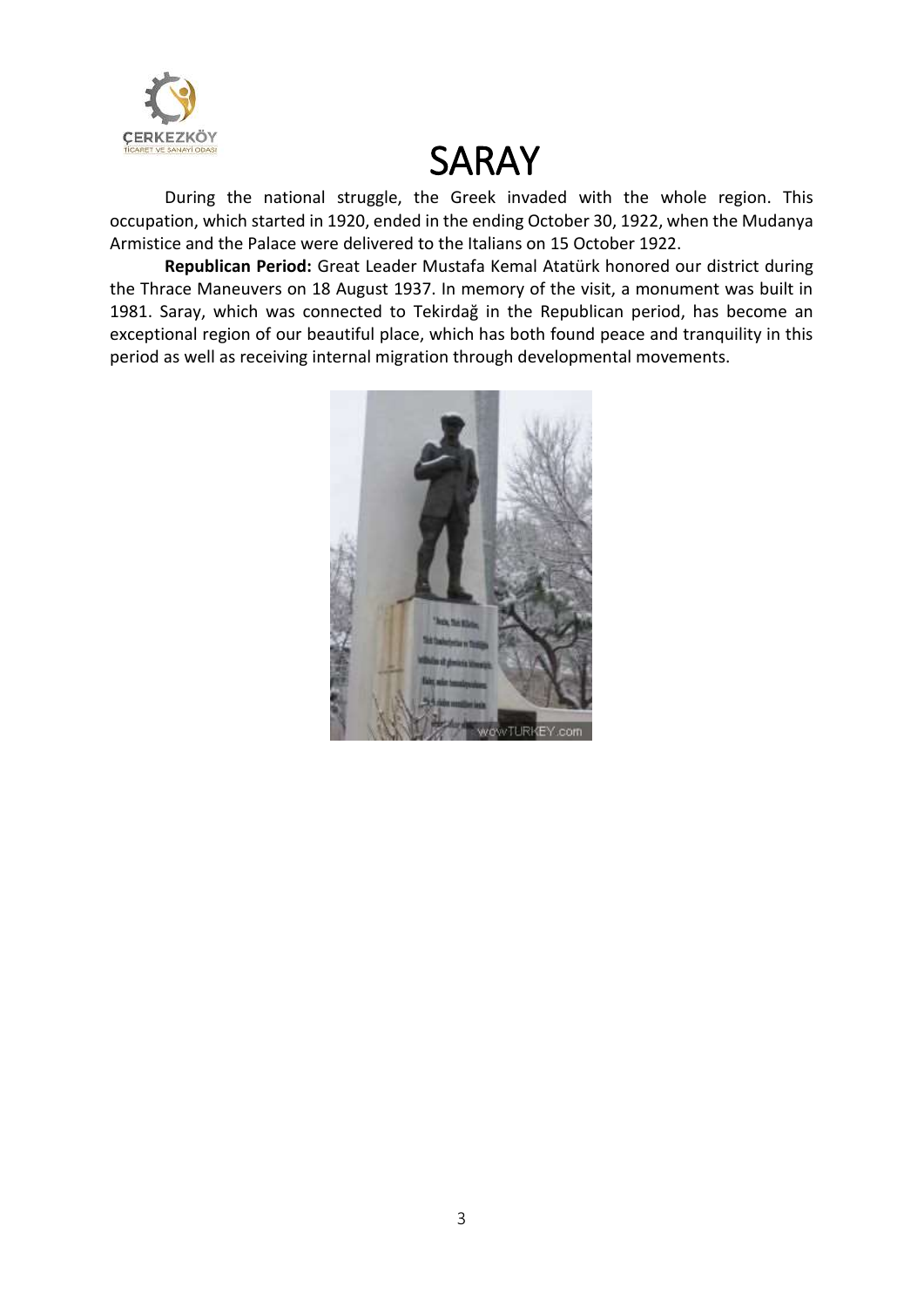

#### CULTURAL AND ARCHAEOLOGICAL VALUES

Saray is an old settlement center and the importance of the county has increased as it is located on the old Edirne-Istanbul road. Saray is in the presence of historical and cultural values in the town attract attention.

Saray town is on the hiking route used by Kanuni Sultan Süleyman during the 1st Vienna Expedition. This route was rediscovered today and opened to the use of those who love nature, culture and history under the name of "Road of the Sultans". Road of the Sultans markings were made by Sedat Çakır, who rediscovered the way to Sultans within and around the Saray. Sultans Way is a road of 2133 km from Vienna-Simmering to Istanbul Suleymaniye Mosque and Topkapi Palace. Also some of the historic and tourist places in the city are:

**Güneşkaya:** It is 2 km west of the Saray district. This area is an old settlement and there are caves and historical remains. This is the oldest settlement center of our county. The surveys conducted in 5000- 3000 BC were found on chalcolithic finds.



**Güngörmez Caves:** On the third km of Güngörmez highway, they are located on the steep slopes of the Galata road passing through the south of the palace and were found in 5000 to 3000 chalcolithic epochs.

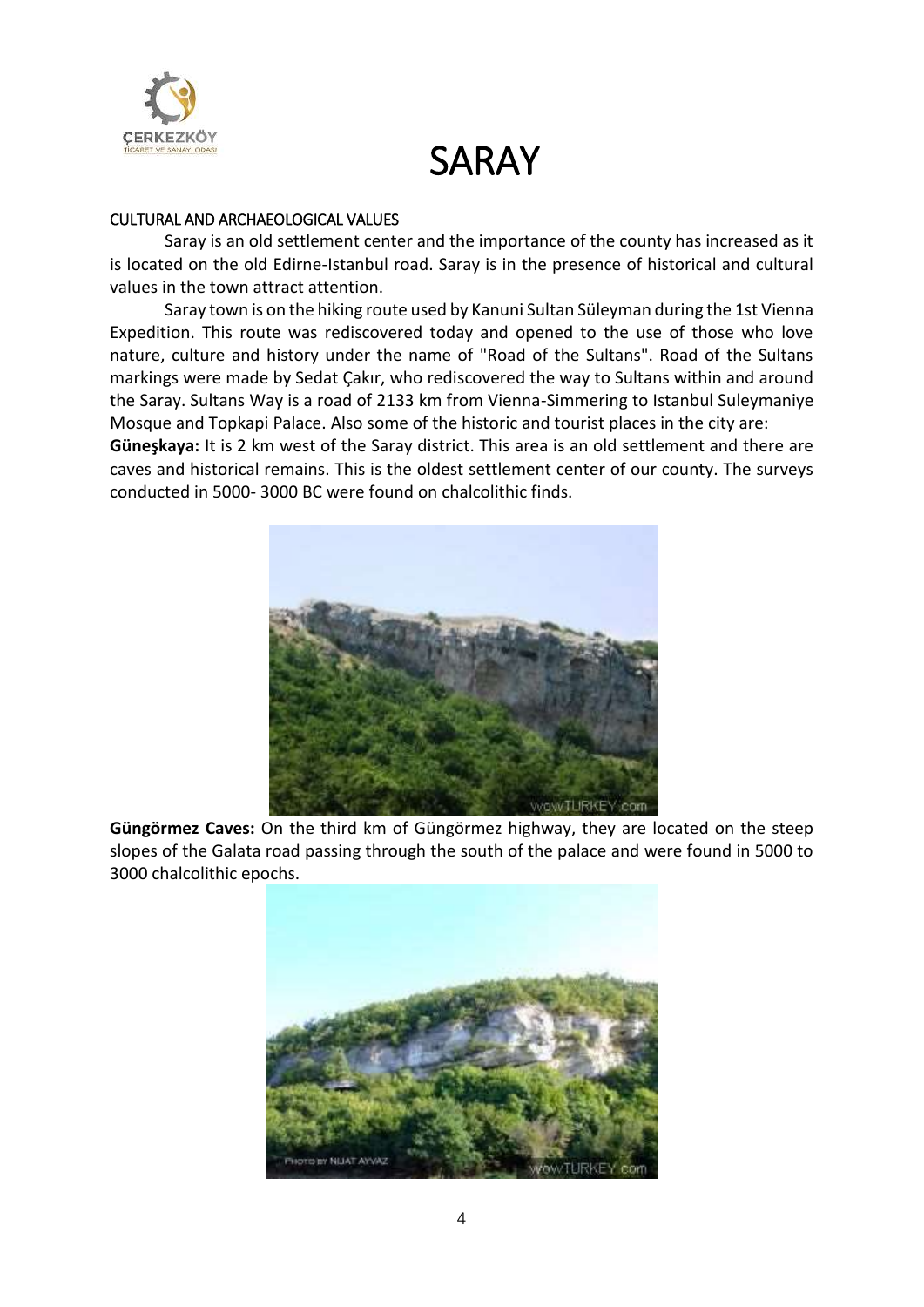

**Byzantine Waterways:** Arriving from the Vize, the Ergene river is fed from the water sources and the arched water bridges are built in the valleys and the ancient waterways going up to Istanbul pass around the Saray.

**Ayas Pasha Mosque:** It was built in 1539 by the Grand Vizier Ayas Mehmet Pasha (1536-1539) It was made of cut stone. There is a minaret with a single balustrade and cylindrical body. The structure consists of a single domed main hall and the last community hall.



Ayas Pasha Bath: It is the bathhouse of the mausoleum built by Ayas Mehmet Pasha. It is next to the Ayas Pasha Mosque. The mosque and hamam are the only Ottoman period architectural monuments in the city.

Bahçeköy Mosque: In 1905, a Christian architect named Loka ALOKA was built by the people of the village and it was repaired more than once. Not the original altar and pulpit, the congregation has a capacity of 200 people.

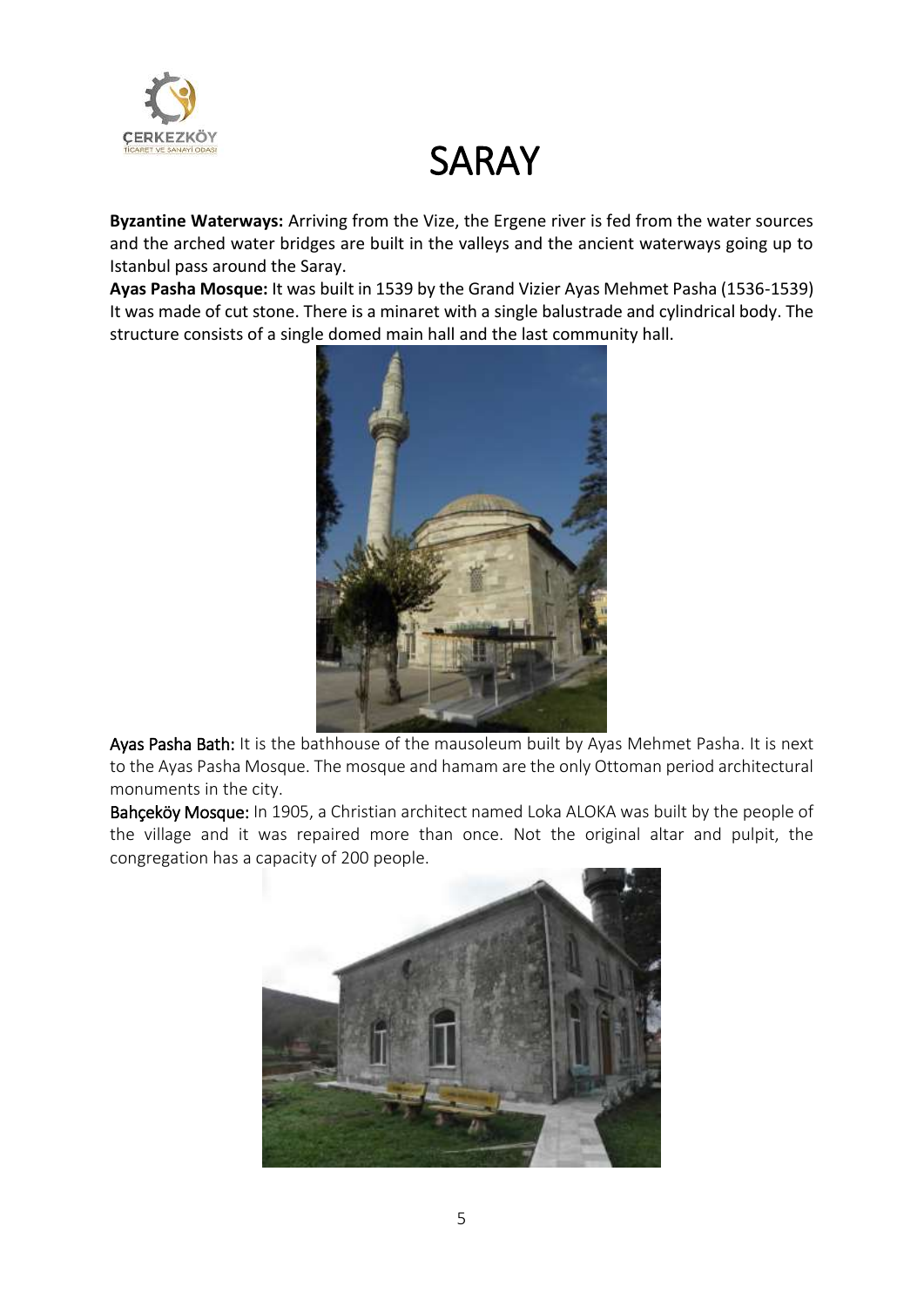

Kurtdere Mosque: In 1893, during the reign of Sultan Abdülhamit, when the mosque was not used and the time was idle with its effects, Restoration works were initiated in 2013 by registering the result of the initiative of the governor Hüseyin ÖNER as "Monument Works".



Arch Bridge: Another historical value of the district is the historical arch bridge between Edirköy and Karabürçek. In order for the bridge to be kept alive and transferred to future generations, Relief and Restoration project tenders were made in 2013 after the initiatives of governer Hüseyin ÖNER.

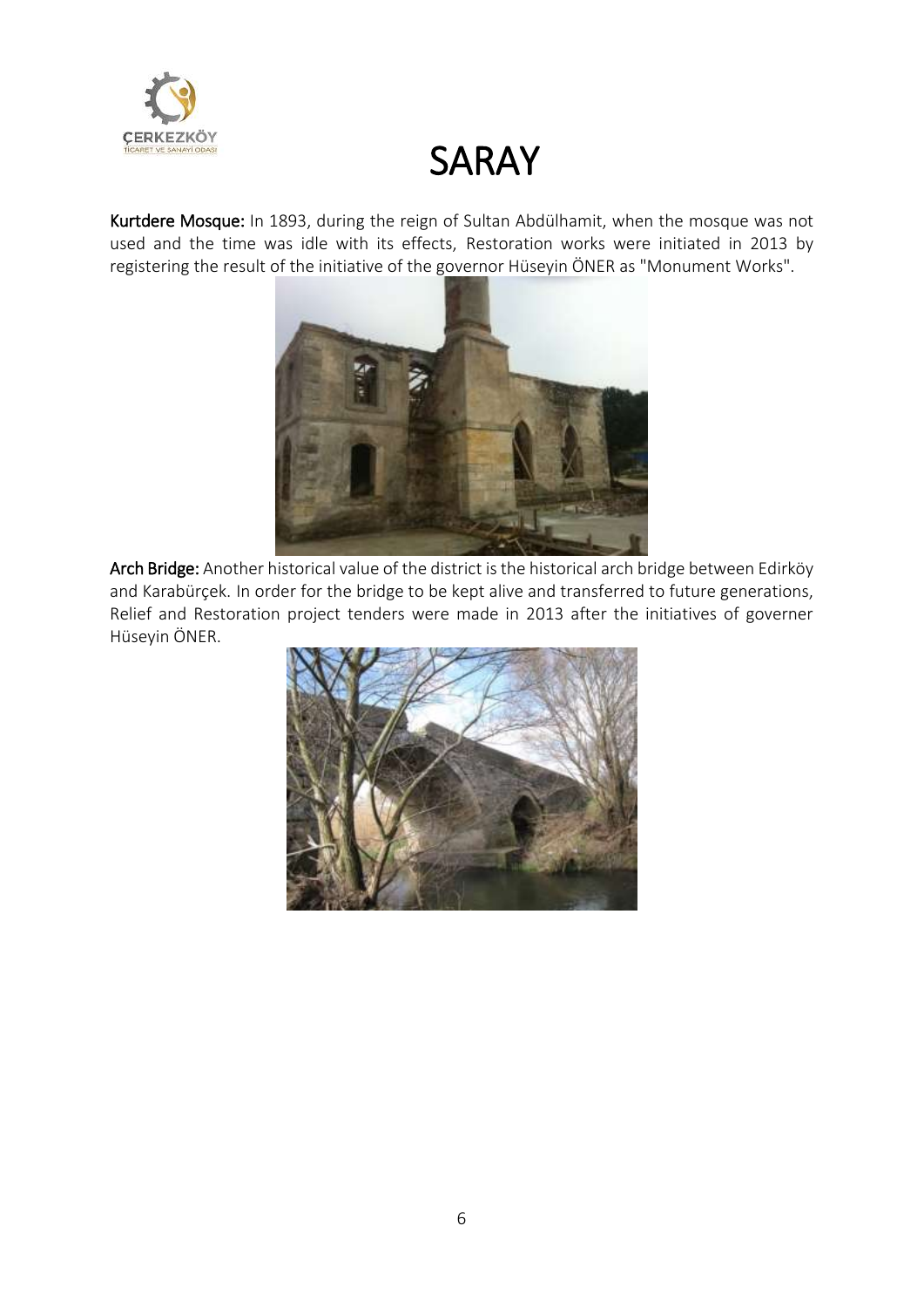

#### **TUORISM**

Saray, a county worth visiting for tourism, is Tekirdağ's only gateway to the Black Sea. In addition, some of the Strandja Mountains are within the boundaries of this district.

Çamlıkoy-Kastro: Formerly Kastro, this small bay is now called Thrace Çamlıköy Bahçeköy streams with 2.5 km into the Black Sea beach, the palace is a rare beautiful coastline. Çamlıkoy, which embraces the forests of Star Mountains and the beauties of the Black Sea and embraces the green and the blue, is one of the rare tourism centers in our country. The road route from Saray to Çamlıkoy passes through the Star Mountains (forests). The mountain houses on the route and the promenade locations along the river are worth seeing. In Thrace, when the only black pine forest was found in the Saray-Kastro region, the 329-hectare larch forest was separated as the Nature Preservation Area (National Park) on 18 April 1988.

Organized by the Forest Service as a picnic and recreation area, this area has some service facilities and accommodation. Same place to relax, to make possible to enter the sea and boat rides. This natural beach is 27 km from the town.



Laladere: Laladere is one of the most popular places for barbecues and picnickers. It is 15 km from the town and is beautiful every season.



Sultanbahçedere Barrage: The barrage, which is about 20 km from the town, is the favorite resting area of all seasons with its beautiful water resources and natural beauty.

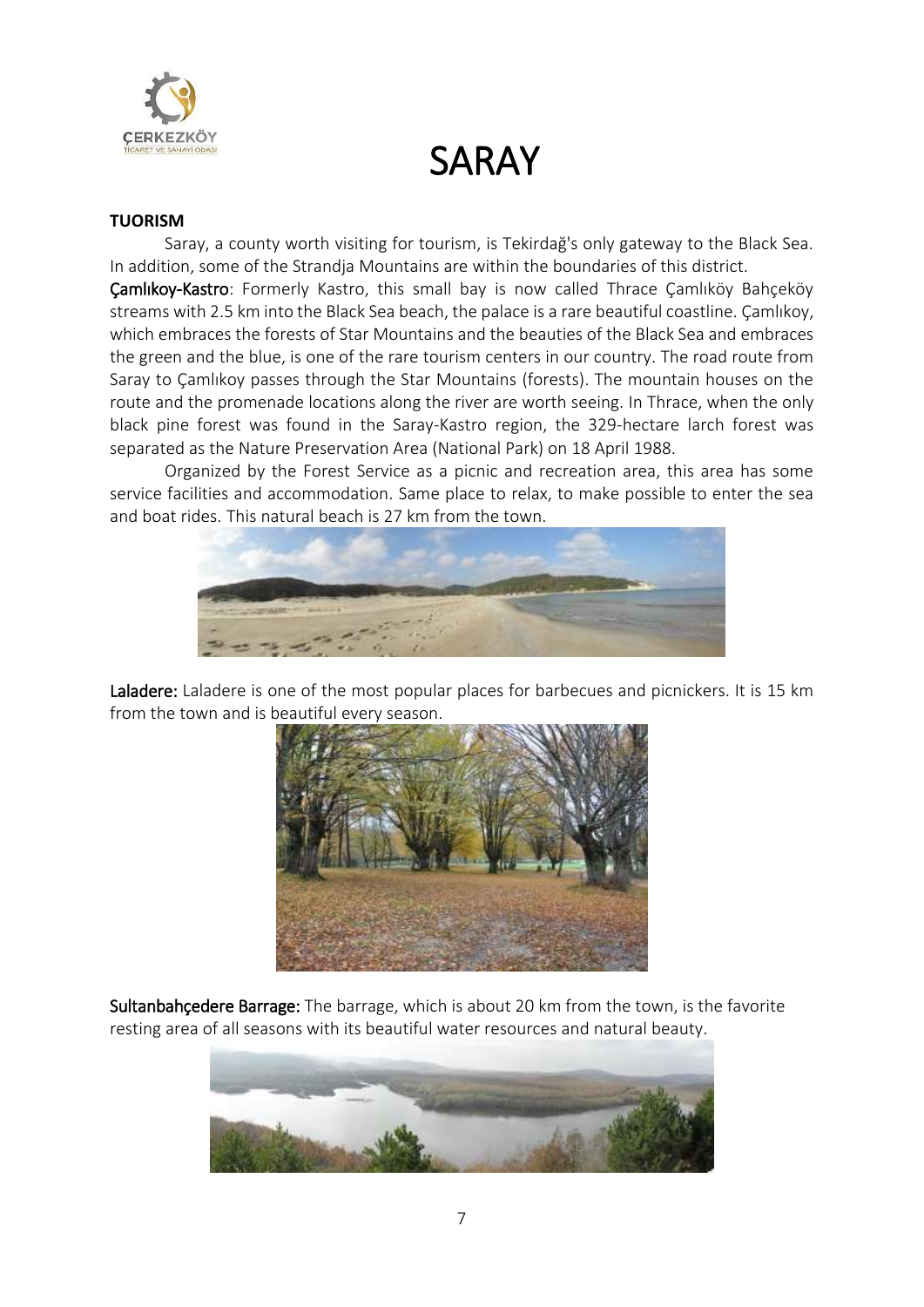

#### ECONOMY, INDUSTRY AND AGRICULTURE

There are 25 industrial facilities in the district. 14 of them are textiles, 4 are water producers, 2 are dairy products, 2 are construction and insulation materials, 1 is electrical components and 1 is flour mill. The regular monthly income generated by the plants stimulated social and commercial life and increased the share of commercial income in the district economy. Also, most of the workers working in the factories established in Çerkezköy and Çorlu come from the Center of Saray and its neighborhoods.

The people of the district generally deal with agriculture and animal husbandry. The vast majority of the population is engaged in animal husbandry and farming, while the other part works in factories. Main crops grown in the soil used as agriculture and pasture area; Wheat, corn and sunflower. In addition, there is vegetable growing in the neighborhoods and local people perform their own sales in the markets established both in Saray and surrounding districts.

Livestock is also concentrated in the district. The district where both cattle and sheep are raised is also the district where the most buffalo breeding is done in the province of Tekirdag. The mushrooms provided by the fertile Istrian Forests are among the important livelihoods for the local people especially in spring periods. More than 10 varieties of mushrooms are being exported to more than 30 countries, mainly European countries.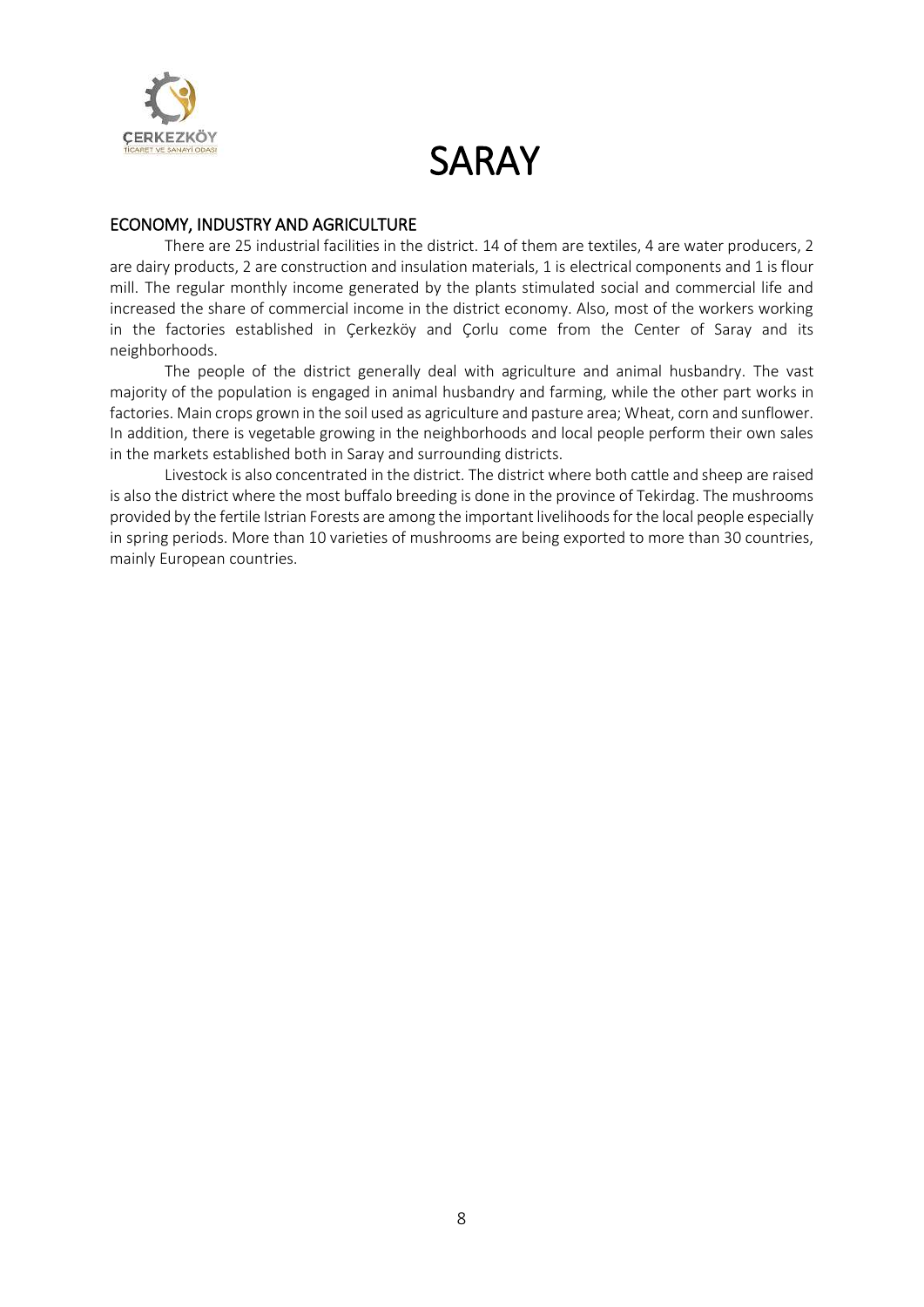

#### POPULATION

The first census was conducted in 1927 in our districtWhen compared to the population census made in 2008 and the 2000 census, annual population growth rate is 3.6%, annual population growth rate is 1.02% in recent years (post 2008) and annual population growth is decreasing by 2016. According to the population census of 2016; the population of the county is 48,834. 25,846 of them live in the central districts and 22,988 in the neighborhoods.

#### GEOGRAPHICAL STRUCTURE

Saray is a region in Thrace at the intersection of Istanbul, Kırklareli and Tekirdag. Saray is 82 km away from Tekirdag. The district center is located on a flat land and is on the old Istanbul Kırklareli highway. At the same time, Saray is the only district of Tekirdag that has coasted to the Black Sea. The surface area is 612 km2. The altitude of the public is 142 meters. Vize District of Blacksea and Kırklareli in the north, Lüleburgaz District of Çorlu and Kirklareli in the north, Çatalca District of Istanbul Province in the east and Çorlu and Çerkezköy Districts of Tekirdağ in the south. Saray is at 41 ° 28 'latitude and 27 ° 44' longitude. It is 81 km from Çorlu-Çerkezköy districts and 78 km from Muratlı district-Vakıflar junction.

The three important springs of the Ergene River come from the Saray. The most important of these is the Ergene River, which is born from the Ergene Corus memorabilia on the border of Kavacık Village, which is the intersection of the Tekirdağ-Kirklareli border. The other two streams are Vize water and Galata. While the Vize water mixes with the Ergene River outside the district, Galata River passes through the east of the Saray district and reaches the Ergene river in Çerkezköy district.

Saray district center is an interesting point from a geographical of view. A large part of the district lands established on a flat area is located in the Ergene Basin. The part from the town center to the Black Sea is mountainous and forested. The land stretches to the north (Strandja) mountains in the north. The highest point of the province is Karatepe, which is 480 m above the Star Mountains. The part extending to the south and west from the center of the district is covered with flat agricultural land. This is more evident in the satellite picture. While 329 km2 of the lands owned by the county constitute agricultural areas, forests and shrubbery areas are 256 km2. Star Mountain (Strandja) is forested. In these forests are broad-leaved trees, oak and larch dominant. "Bahçeköy" is one of the important forest enterprises of the region.

The continental climate is dominant mainly in the county and its immediate vicinity, with the Black Sea being bordered and having the indications of the Black Sea climate. Winter months are cold and rainy, summer months are hot and dry.

Saray district center consists of 25 districts in administrative direction (Ayaspaşa, Ayvacık, Bahçedere, Bahçeköy, Beyazköy, Büyükyoncalı, Çayla, Çukuryurt, Demirler, Edirköy, Göçerler, Güngörmez, Kadıköy, Karabürçek, Kavacık, Kemalpaşa, Kurtere, Kucukyonca, Osmanlı, Pazarcık, Sefaalan, Sofular, Sinanlı and Yuvalı Neighborhoods)